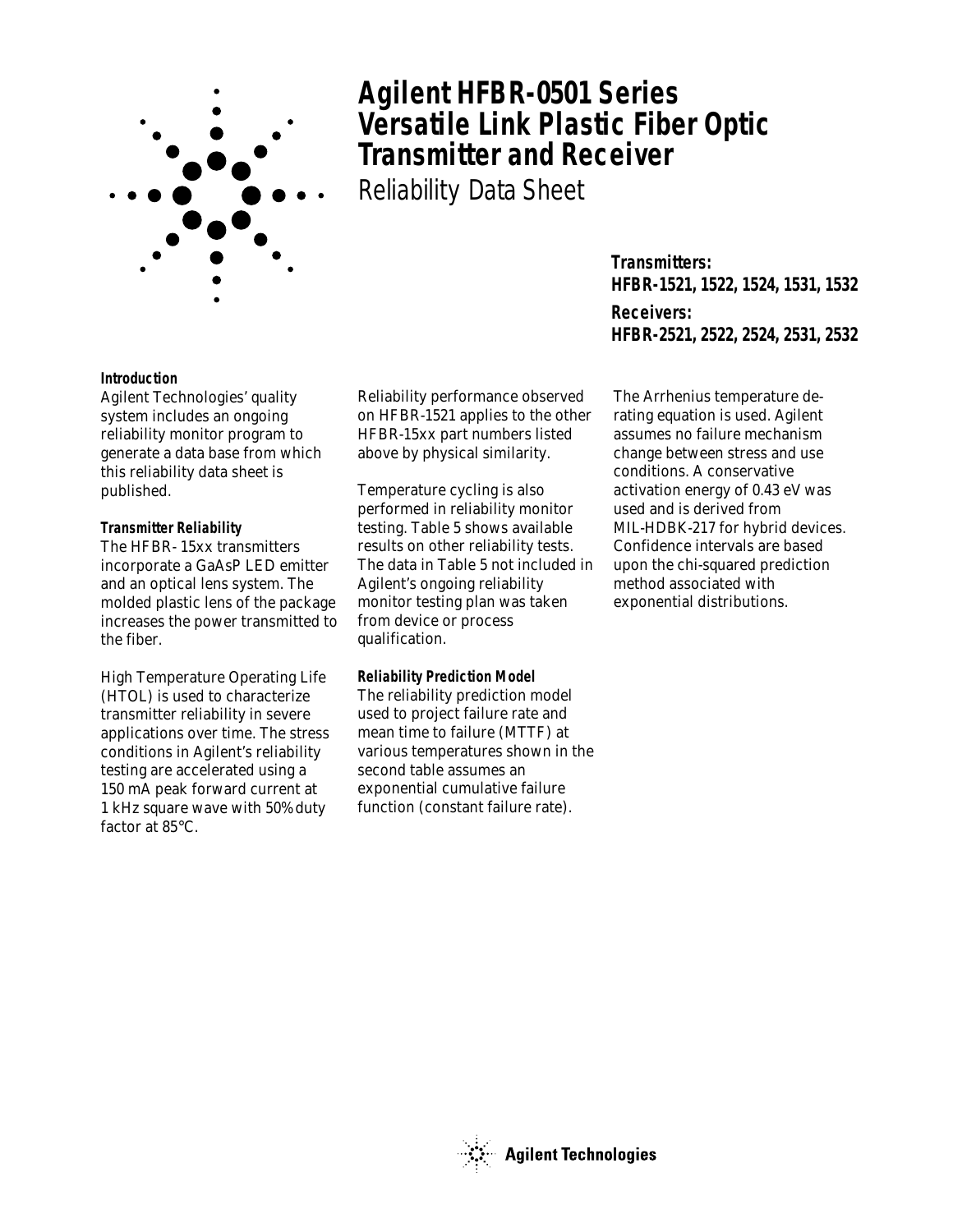## **Versatile Link Transmitter**

**HFBR-1521, 1522, 1524, 1531, 1532 High Temperature Operating Life Test**

#### **A. Demonstrated Performance**

| <b>Test</b>                        | Equivalent<br><b>Test Condition</b>                             | <b>Samples</b>                | <b>Device</b><br><b>Hours</b> | <b>Failures</b> |
|------------------------------------|-----------------------------------------------------------------|-------------------------------|-------------------------------|-----------------|
| High Temperature<br>Operating Life | $T_A = 85^{\circ}$ C, I $_f = 150$ mA,<br>50% Duty Cycle, 1 kHz | <b>HFBR-1521</b><br>480 units | 480,000                       |                 |

### **B. Failure Criteria**

Failure has occurred when the unit fails catastrophically, or when the light output power decreases 3 dB.

#### **C. Failure Rate Prediction for Random Failures ( IF @ 150 mA, 50% duty cycle )**

|                                            | Junction<br>Temperature (°C) | Point Typical [1]          |                          |                            | 90% Confident [2]        |  |
|--------------------------------------------|------------------------------|----------------------------|--------------------------|----------------------------|--------------------------|--|
| Ambient<br>Temperature $(^\circ \text{C})$ |                              | <b>MTTF [1]</b><br>(hours) | FIS[3]<br>$(1109$ hours) | <b>MTTF [2]</b><br>(hours) | FIS[3]<br>$(1109$ hours) |  |
| 85                                         | 100                          | 480,000                    | 2,100                    | 208,000                    | 4,800                    |  |
| 75                                         | 90                           | 716.000                    | 1,400                    | 311,000                    | 3,200                    |  |
| 65                                         | 80                           | 1,090,000                  | 910                      | 473,000                    | 2,100                    |  |
| 55                                         | 70                           | 1,710,000                  | 580                      | 742,000                    | 1,300                    |  |
| 45                                         | 60                           | 2,760,000                  | 360                      | 1,200,000                  | 840                      |  |
| 35                                         | 50                           | 4,600,000                  | 220                      | 2,000,000                  | 500                      |  |
| 25                                         | 40                           | 7,910,000                  | 130                      | 3,430,000                  | 290                      |  |

#### **Notes:**

1. The point MTTF (representing an estimate of the mean point MTTF) is the total device hours divided by either the number of failures or unity if there are no failures.

2. 90% confident MTTF and failure rate represent the minimum level of reliability performance that is expected from 90% of all samples. This confidence interval is based on the statistics of the distribution of failures. The assumed distribution of failures is exponential. This particular distribution is commonly used in describing failure rates prior to the onset of wear out. Refer to MIL-STD-690 for details of this methodology.

3. 1 FIT = 1 failure per 109 device hours.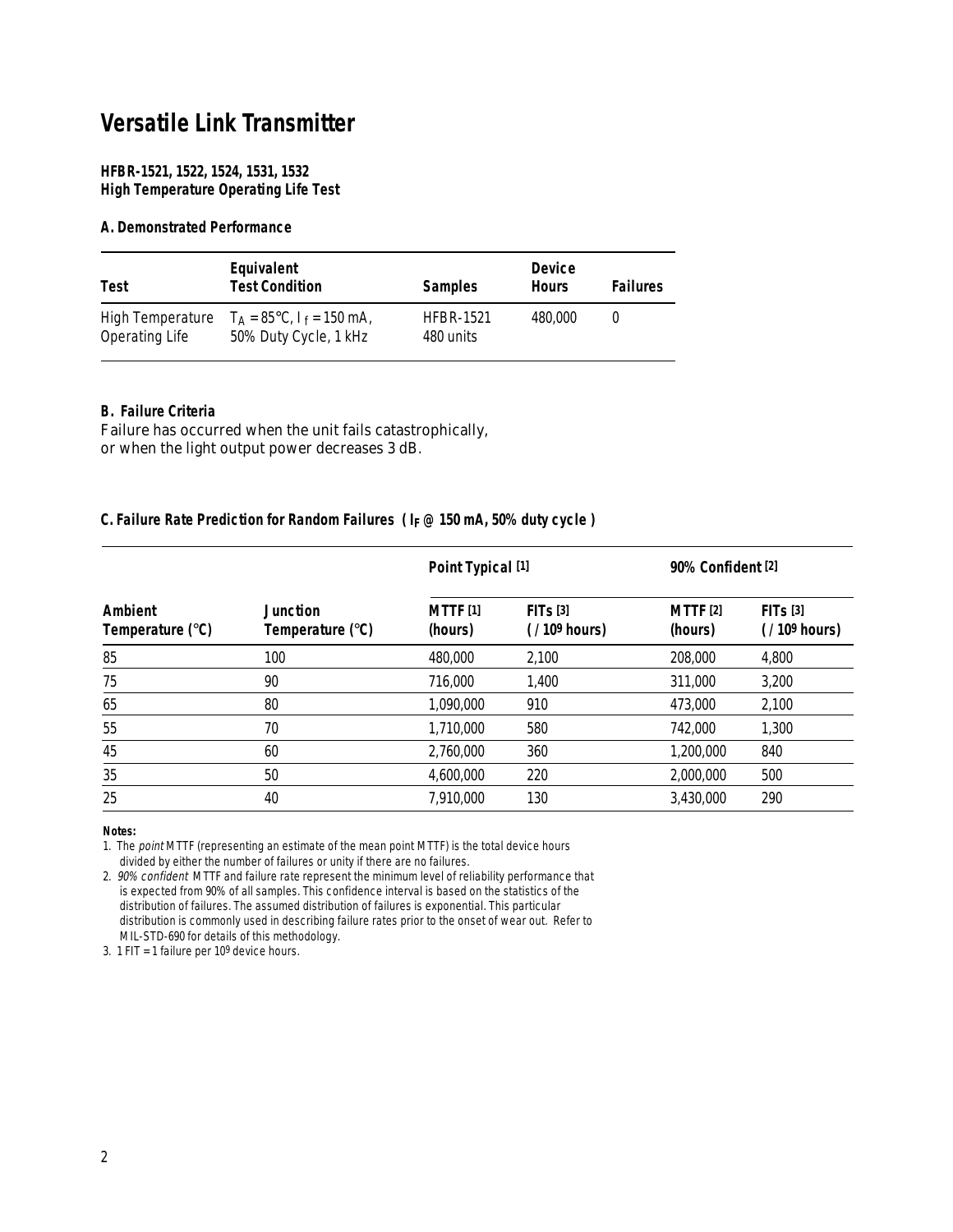## **High Speed Versatile Link Receiver**

#### **HFBR-2521, 2522, 2524, 2531, 2532 High Temperature Operating Life Test**

#### **A. Demonstrated Performance**

| <b>Test</b>    | Equivalent<br><b>Test Condition</b>                     | <b>Samples</b>                | <b>Device</b><br><b>Hours</b> | <b>Failures</b> |
|----------------|---------------------------------------------------------|-------------------------------|-------------------------------|-----------------|
| Operating Life | High Temperature $T_A = 85^{\circ}C$ , $V_{CC} = 5.5 V$ | <b>HFBR-2521</b><br>520 units | 520,000                       |                 |

#### **B. Failure Criteria**

Failure has occurred when the unit fails catastrophically.

### **C. Failure Rate Prediction, Receiver (Vcc = 5.5 V)**

|                                            | <b>Junction</b><br>Temperature (°C) | Point Typical [1]          |                          |                            | 90% Confident [2]        |  |
|--------------------------------------------|-------------------------------------|----------------------------|--------------------------|----------------------------|--------------------------|--|
| Ambient<br>Temperature $(^\circ \text{C})$ |                                     | <b>MTTF</b> [1]<br>(hours) | FIS[3]<br>$(1109$ hours) | <b>MTTF [2]</b><br>(hours) | FIS[3]<br>$(1109$ hours) |  |
| 85                                         | 95                                  | 520,000                    | 1,900                    | 226,000                    | 4,400                    |  |
| 75                                         | 85                                  | 776,000                    | 1,300                    | 337,000                    | 3,000                    |  |
| 65                                         | 75                                  | 1,180,000                  | 840                      | 512,000                    | 2,000                    |  |
| 55                                         | 65                                  | 1,860,000                  | 540                      | 807,000                    | 1,200                    |  |
| 45                                         | 55                                  | 2.990.000                  | 330                      | 1,300,000                  | 770                      |  |
| 35                                         | 45                                  | 4,980,000                  | 200                      | 2,160,000                  | 460                      |  |
| 25                                         | 35                                  | 8,570,000                  | 120                      | 3,720,000                  | 270                      |  |

#### **Notes:**

1. The point MTTF (representing an estimate of the mean point MTTF) is the total device hours divided by either the number of failures or unity if there are no failures.

2. 90% confident MTTF and failure rate represent the minimum level of reliability performance that is expected from 90% of all samples. This confidence interval is based on the statistics of the distribution of failures. The assumed distribution of failures is exponential. This particular distribution is commonly used in describing useful life failures. Refer to MIL-STD-690 for details of this methodology.

3.  $1$  FIT = 1 failure per 109 device hours.